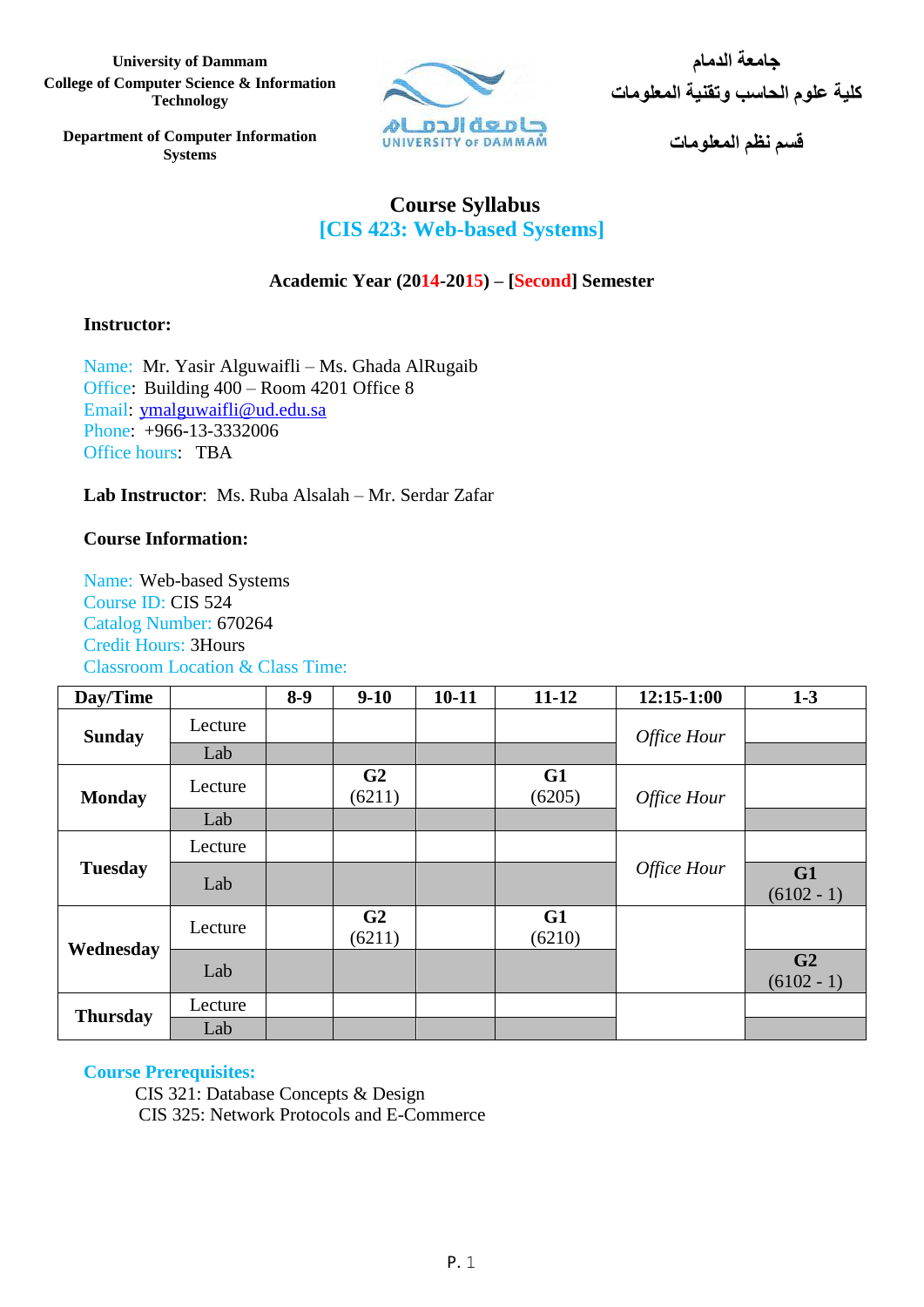### **Text Book and Materials:**

Harvey Deitel, Abbey Deitel, "**Internet and World Wide Web How To Program (Harvey & Paul) Deitel & Associates**" Publisher: Prentice Hall, 2012, 5/E, ISBN-10: 0132151006, ISBN-13: 9780132151009.

### **Reference Book**:

- Marty Stepp et al. "Web Programming Step by Step, 2nd Edition" , Publisher: Step by Step Publishing, 2012, ISBN-10: 110557878X, ISBN-13: 9781105578786
- Nicholas C. Zakas "Professional JavaScript for Web Developers", ISBN-10: 1118026691 | ISBN-13: 978-1118026694 | Publication Date: January 18, 2012 | Edition: 3
- Allaramaju, Subrahmanyam "Professional Java Server Programming J2EE: 1.3" WROX Press Ltd, 2001, ISBN-10: 1861005377, ISBN-13: 978-1861005373
- [Thomas A. Powell](http://www.amazon.com/s/ref=si3_rdr_bb_author?index=books&field%2dauthor%2dexact=Thomas%20A%2e%20Powell), "[HTML: The Complete Reference](http://www.amazon.com/HTML-Complete-Reference-Thomas-Powell/dp/0072129514/ref=si3_rdr_bb_product)", McGRAW-Hill, 2000, Edition 3rd, JSBN-10: 0072129514, ISBN-13: 978-0072129519

### **References:**

- [http://www.learnphp.co](http://www.learnphp.co/)
- <http://www.codecademy.com/learn>
- <http://www.tutorialspoint.com/php/>
- [https://phpacademy.org](https://phpacademy.org/)
- [https://phpbestpractices.org](https://phpbestpractices.org/)
- <http://www.tuxradar.com/practicalphp>
- [http://www.phptherightway.com](http://www.phptherightway.com/)
- For papers on Web Development: ACM & IEEE Online Journals for research papers

#### **Course Description:**

Overview of web based application, setup and configuration of web server, setup and configuration of eclipse and MySQL, Introduction to HTML: Basic Tags, Tables, Lists, Form, Frames, Images, Hyper links, Introduction to JDBC: Drivers, Types of Drivers, Connection pooling, Java Server; Pages: Scriplet, Expression, Declaration, JDBC & JSP, Implicit JSP Objects, Introduction to XML; Introduction to JavaScript: JavaScript Popup Boxes, Functions, Events, Objects, Web Security and credit card Transactions; Web Performance: Packaging and Deployment, Internationalization and localization. Java Servlet, Parameter externalization..

#### **Course Objectives:**

By the end of this course, you should be able to:

- 1. To develop and apply powerful tools to retrieve information from the Internet.
- 2. To understand modern text indexing methods,
- 3. Know how to design e-commerce sites
- 4. Know how to help Educators to use the web to support their own teaching,
- 5. Know how to build a Web based Education system,
- 6. To assign projects involving Web-based search engines,
- 7. To focus on development tools such as Java, JSP, ERVLET, XML, HTML, JavaScript, etc.

#### **E-Mail**

All students are requested to obtain an e-mail account. If you have any questions about the course or need assistance, please contact me in person, by telephone during office hours, or by e-mail at any time.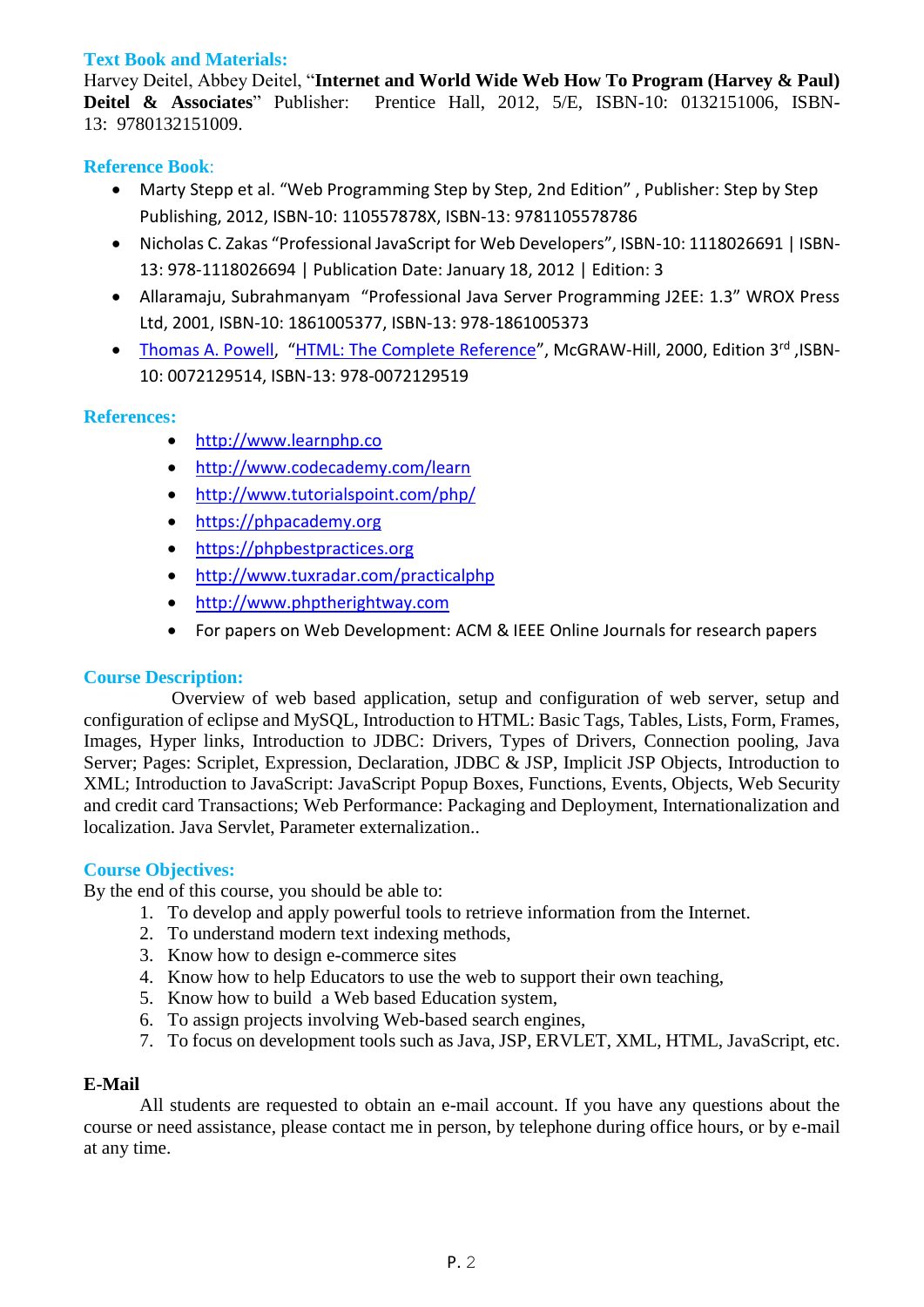#### **Class Policies:**

Instruction in this course is provided through demonstration and discussion. Class time will be provided for practicing concepts as well as working through assignments; however, *additional time outside of class will be essential* to improve skills and complete the assignments.

# **Grading and Evaluation Criteria**

Your course grade will be calculated as follows:

| <b>Criteria</b>                                       | Percentage |  |  |
|-------------------------------------------------------|------------|--|--|
| <b>Assignments/ Quizzes Evaluation*</b>               | 10%        |  |  |
| Participation                                         | 5%         |  |  |
| <b>Project</b> (including all scheduled milestones)** | 15%        |  |  |
| <b>Midterm</b>                                        | 25%        |  |  |
| <b>Final Lab</b>                                      | 15%        |  |  |
| <b>Final Written Exam</b>                             | 30%        |  |  |
| <b>TOTAL</b>                                          | 100%       |  |  |

# **\*Integration of Homework's & Quizzes Evaluation:**

After each homework/assignment submission, a quiz will be conducted to evaluate the skill acquired by the coursework the student has submitted.

# **\*\*Project Evaluation:**

The project's work should be divided equally between all team members. Each team must consist of 4 students including the leader. Each student must participate in the project and do her best to learn from such experience. Any work that is programmed by a person who isn't a member of the team may lead the whole team to get an (F) not only in the project but in the whole cours. Each student must be responsible for her own part implementation on one hand. On other hand, each student is responsible for integrating her work within the whole project development along with her partners.

# **Week Course Outline**

Over the course of the semester we cover the knowledge and skills necessary to evolve simple static websites into dynamic, database-driven web applications. Students learn how to use the popular XAMP/Wamp framework (Windows, Apache, MySQL, and PHP), in combination with JavaScript (+ Ajax), CSS, and HTML5 to develop their own robust online programs.

| <b>Week</b>    | Date                | <b>Chapter</b><br><b>Reading</b><br>S | <b>Topics</b>                                                                                       | <b>Deliverables:</b><br><b>Assignments/Projects</b> | Exams/<br><b>Quizzes</b> | <b>Objectives</b> |
|----------------|---------------------|---------------------------------------|-----------------------------------------------------------------------------------------------------|-----------------------------------------------------|--------------------------|-------------------|
|                | 26-30 Jan<br>2014   |                                       | <b>Introduction to</b><br>CIS 423: Web-<br>based Systems $+$<br>Term's Project<br><i>Discussion</i> |                                                     |                          | 1                 |
| $\overline{2}$ | $2 - 6$ Feb<br>2014 | $\overline{2}$                        | HTML (Part#1)                                                                                       |                                                     |                          | 1,2,7             |
| 3              | 9 - 13 Feb<br>2014  | 3                                     | $HTML$ (Part#2)                                                                                     | <b>Milestone (1): Project</b><br>Proposal           |                          | 1,2,7             |
| $\overline{4}$ | 16 - 20 Feb<br>2014 | $4 - 5$                               | <b>CSS</b>                                                                                          | HW1                                                 |                          | 1,2,7             |

*~ May Be Subject to Minor Changes ~*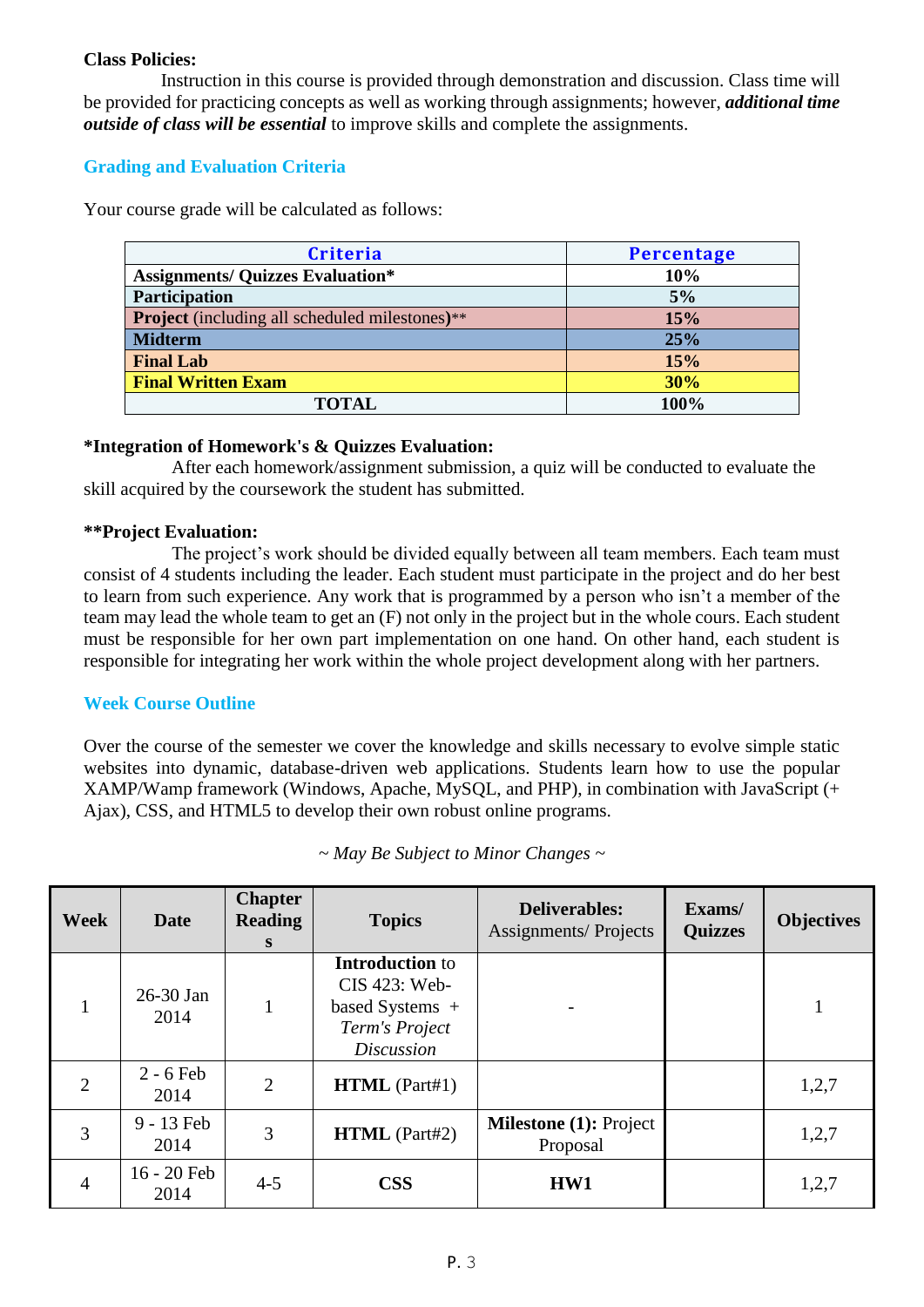| Week           | Date                             | <b>Chapter</b><br><b>Reading</b><br>S | <b>Topics</b>                                                       | <b>Deliverables:</b><br><b>Assignments/Projects</b>                                                                     | Exams/<br><b>Quizzes</b>                                    | <b>Objectives</b> |  |
|----------------|----------------------------------|---------------------------------------|---------------------------------------------------------------------|-------------------------------------------------------------------------------------------------------------------------|-------------------------------------------------------------|-------------------|--|
| 5              | $23 - 27$<br>Feb 2014            |                                       | Introduction to<br>PHP (Part#1)<br>Understanding the<br>Environment |                                                                                                                         | Quiz(1)<br>on<br>Introducti<br>on,<br>HTML, &<br><b>CSS</b> | $1 - 7$           |  |
| 6              | $2 - 6$<br>March<br>2014         | 17<br>19<br>18                        | PHP (Part#2):<br>Forms Processing<br>& Business Logic               | Milestone (2):<br>(Project's Web pages'<br>Interface Design +<br>Databases Schema +<br>Sequence/Transition<br>Diagrams) |                                                             | $1 - 7$           |  |
| $\overline{7}$ | $9 - 13$<br>March<br>2014        |                                       | PHP (Part#3):<br>working with<br>Databases                          | HW2                                                                                                                     |                                                             | $1 - 7$           |  |
| 8              | $16 - 20$<br>March<br>2014       |                                       | PHP (Part#4):<br>Working with files,<br>sessions, & cookies         |                                                                                                                         | Quiz $(2)$<br>on PHP                                        | $1 - 7$           |  |
| 9              | $30 - 3$<br>March/<br>April 2014 |                                       | PHP (Part#5):<br><b>Error Handling</b>                              | <b>Milestone (3): 60%</b><br>implementation of the<br>project                                                           |                                                             | $1 - 7$           |  |
| 10             | $6 - 10$<br>April 2014           | $6 - 8$                               | JavaScript(Part#1)<br>Introduction +<br><b>Control Statements</b>   | Midterm on all<br>content of weeks (1-8)                                                                                |                                                             | $1 - 7$           |  |
| 11             | $13 - 17$<br>April 2014          | $9-10$                                | JavaScript(Part#2)<br>Functions & Arrays                            |                                                                                                                         |                                                             | $1 - 7$           |  |
| 12             | $20 - 24$<br>April 2014          | 11                                    | JavaScript(Part#3)<br>Objects                                       | HW3                                                                                                                     |                                                             | $1 - 7$           |  |
| 13             | $27 - 1$<br>April/May<br>2014    | 15                                    | <b>XML</b>                                                          |                                                                                                                         | Quiz(3)<br>on<br><b>JavaScript</b>                          | $1 - 7$           |  |
| 14             | $4 - 8$ May<br>2014              | 16                                    | <b>AJAX</b>                                                         | Milestone (4): Final<br><b>Project Submission</b>                                                                       |                                                             | $1 - 7$           |  |
| 15             | $11 - 15$<br>May 2014            |                                       | <b>AJAX</b>                                                         | <b>Final Project Demos</b><br>for all groups                                                                            | <b>Final Lab</b><br><b>Exam</b>                             | $1 - 7$           |  |
| 16             | $18 - 22$<br>May 2014            |                                       | Revision                                                            |                                                                                                                         |                                                             |                   |  |
| 17/18          | <b>TBA</b>                       | <b>FINAL EXAM</b>                     |                                                                     |                                                                                                                         |                                                             |                   |  |

*Your instructor reserves the right to make changes to the syllabus as needed. It is the student's responsibility to ensure they have the most current syllabus from the course's website*

# **ATTENDANCE POLICY**

**The following policy should replace all the previous announced rules.**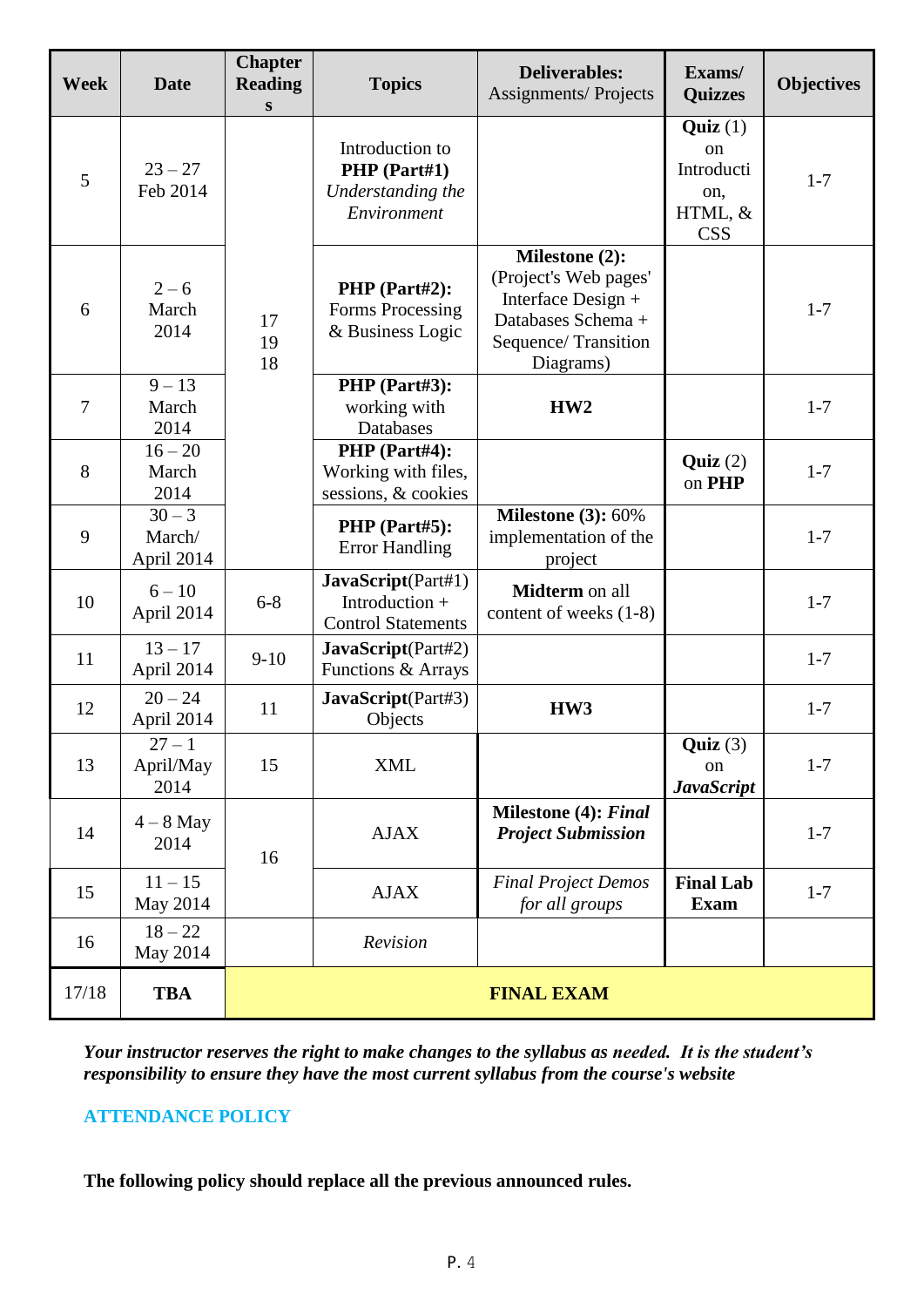- 1. Regular students must attend at least 75% of all lectures, labs, and tutorials. Any student with less than 75% attendance in a course will result of being barred from entering the final exam.
	- a. Any student barred from entering a final exam for failure to meet the attendance policy will automatically fail the course. Class work grades will be recorded, and the student will receive an overall grade of barred (DN).

```
على الطالب المنتظم حضور المحاضرات والدروس العملية
ويحرم من دخول الاختبار النهائي فيها إذا فلت نسبة حضوره
عن النسبة التي يحددها مجلس الجامعة، على ألا تقل عن (٧٥٪)
من المحاضرات والدروس العملية المحددة لكل مقرر خلال
الفصل الدراسي، ۖ ويُعدّ الطالب الذي حرم من دخول الاختبار
بسبب الغياب راسباً في المقرر ، ويرصد له تقديـر محـروم (ح)
                                              (DN) \phi
```
- b. Attendance will be taken for all regular weeks as shown in the University academic calendar.
- 2. A student absent from a lecture, lab, or a tutorial due to medical excuse or any other emergencies must submit an official excused document to the office of Vice Dean for Academic Affairs within one week of the absent day.
	- a. This applies to any quiz, midterm exam, or a final exam that the student missed during the absent date.
	- b. Once the Office of Vice Dean for Academic Affairs receives the excused document, it will evaluate it and notify the instructor of the decision whether it is accepted or not.
	- c. The submitted document must be an official stamped medical record from governmental or respectful hospitals.
- 3. For a course with a lab section:
	- a. If the student is absent 25% from the lecture section then he/she will be barred from the final exam (see item # 1 above).
	- b. If the student is absent 25% from the lab section then he/she will be barred from entering the lab final exam.
	- c. Barred from the final exam for the lecture section will result in failing the course regardless of student's standing and absent status for the lab section.
- 4. Students must be prompt attending the class per the time specified in the class schedule.
	- a. Every two tardiness are equivalent to one absent.
	- b. A tardy more than ½ hour from the start of the class is considered one absent.
- 5. The lists of barred students will be announced after the last official day of regular lectures.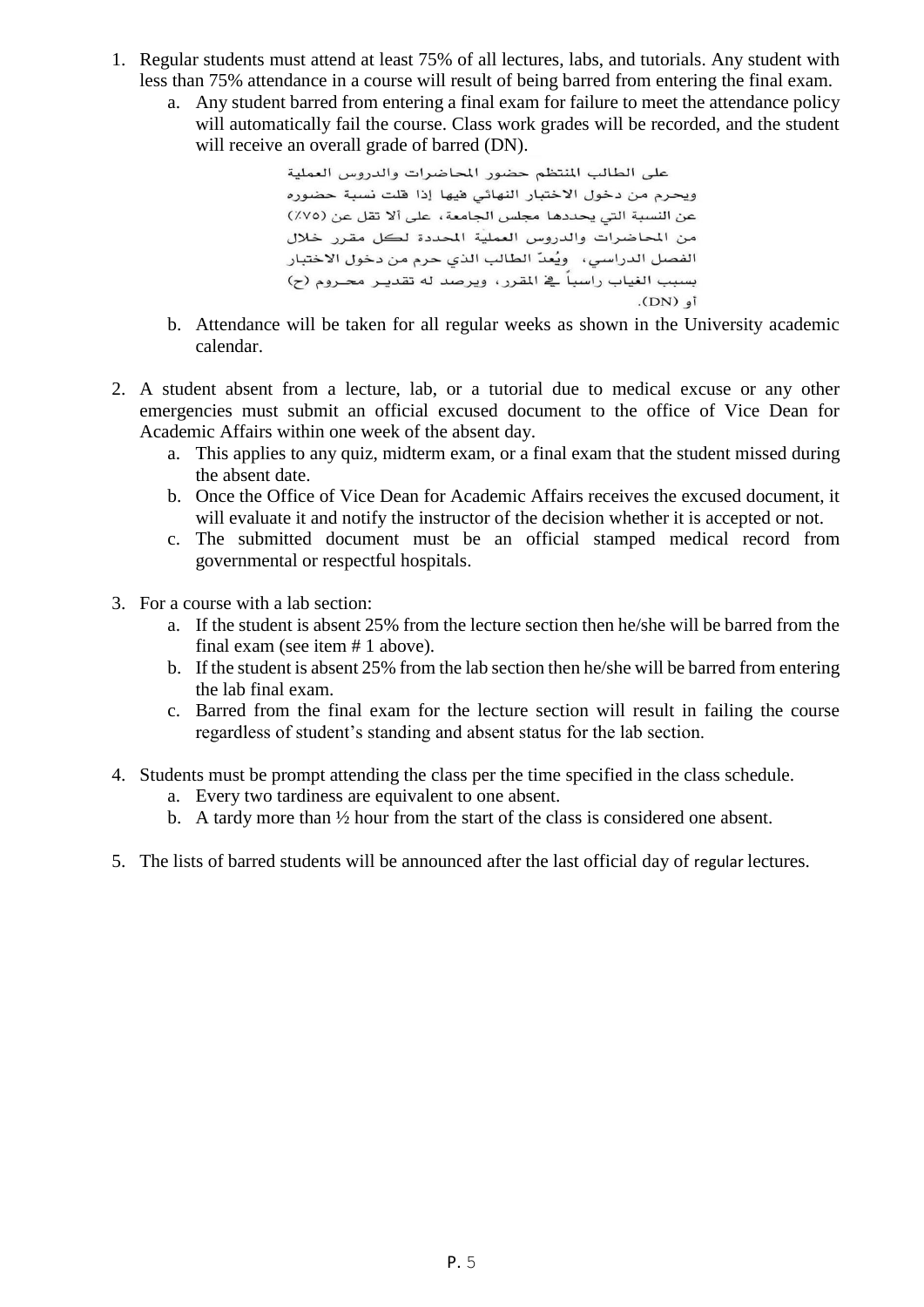All assignments must be completed and handed in on time at the *beginning* of class. Work must be *complete*. I will not accept a partially completed assignment. Late work will be accepted on a case-bycase basis only. Your work *must* be your *own.* Cheating will result in a grade of 0 for the applicable assignment; further disciplinary action, including assigning a failing grade (F) for the entire course, may also be taken or even more according to the UoD regulations. Missed work will result in a grade of 0 for the assignment. Exceptional circumstances should be discussed with the instructor in advance.

Any assignment is due at the *beginning* of class on the due date. Each day late will result in a 10% reduction in grade and will not be accepted after five days unless we have spoken about the circumstances and prior arrangements have been made.

Assignments must be submitted as a **softcopy** through **Blackboard** VLE *only* + **printed out** (when appropriate) and *properly identified*. Each printout must include:

- Your *Name*
- The *Course ID, Assignment* and/or *File Name*

### **LAB COMPONENT**

The lab part of this course will provide the ability to design and build and manage a dynamic Web application using major programming and scripting languages such as PHP. A project will company the lab and its milestones are designed to reinforce the course concepts through active & cooperative learning.

The selected software for this semester is: **Netbeans** which can be downloaded from here (for free): https://netbeans.org/. Guidance on how to install and work with Web applications' development will be discussed through lectures.

#### *Similar Software:*

- <http://www.notepad-plus-plus.org/>
- <http://www.sublimetext.com/2>
- <http://writecodeonline.com/php/>
- **•** [Eclipse](https://www.eclipse.org/downloads/packages/eclipse-ide-java-ee-developers/lunasr1)
- [PHPStorm](https://www.jetbrains.com/phpstorm/) (Free for educational use)
- [Bracket](http://brackets.io/)

#### **Instructor's Policy and academic integrity**:

- Students are required to attend every class. If a student is absent for 15% of the classes student will receive a warning letter. If the absence reaches 25%, student will not be allowed to take the Final Examination.
- Students are expected to treat the classroom as a professional environment and treat students and faculty with respect. At a minimum, I expect you to treat each other (and your instructor) politely and with respect. This includes turning off all cell phones (or muting them), participating in class, and arriving in a timely manner. Please remember that personal conversations during lecture and lab time are distracting to your fellow students. Collaboration on a project is an exception, of course.
- Students are expected to observe academic integrity. Cheating of any type will not be tolerated. Students will submit their own work, if other people words are used, Proper bibliographic citation is required.